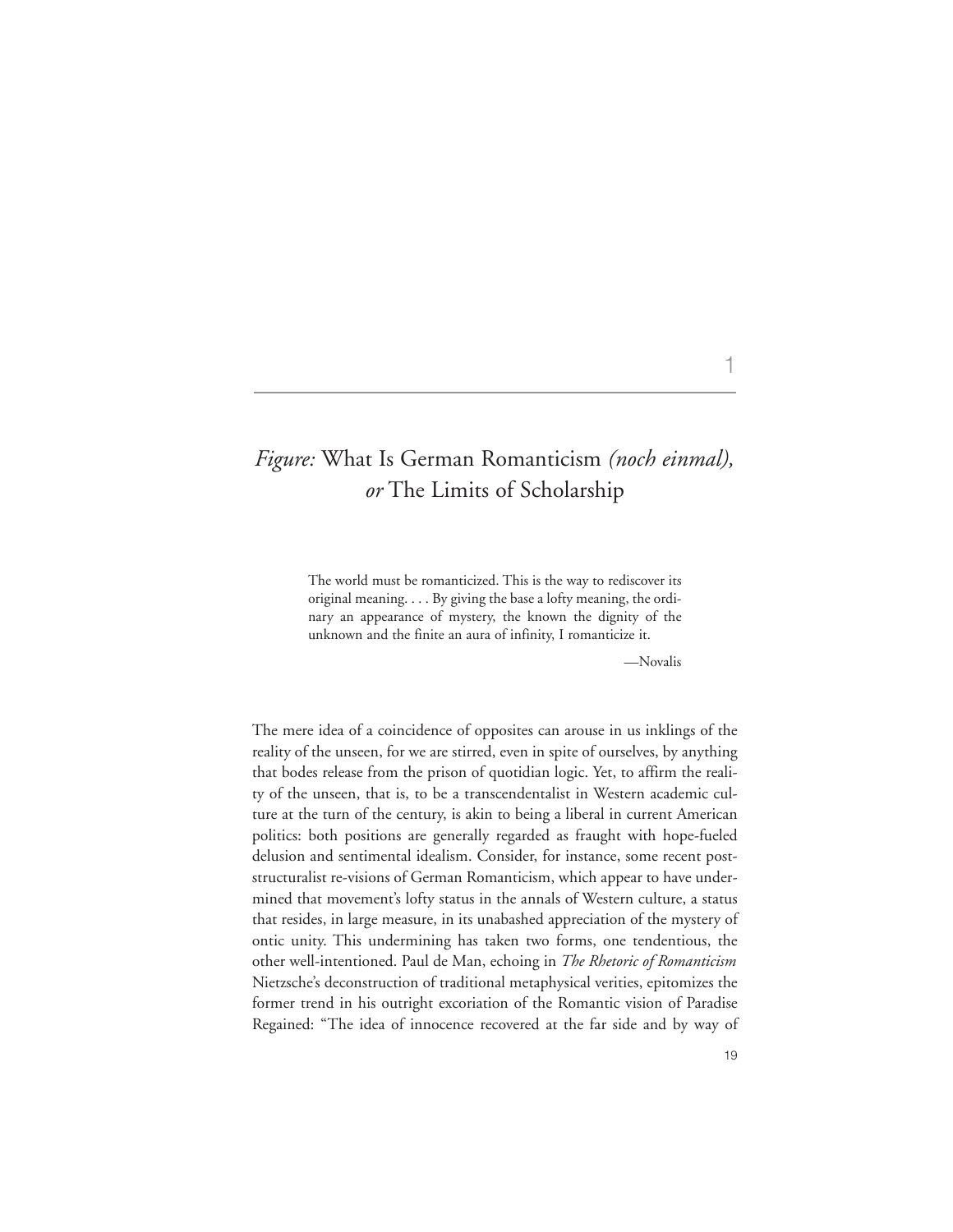experience, of paradise consciously regained after the fall into consciousness, the idea, in other words, of a teleological and apocalyptic history of consciousness is, of course, one of the most seductive, powerful, and deluded topoi of the idealist and romantic period" (267). The benign undermining is exemplified in Alice Kuzniar's *Delayed Endings: Nonclosure in Novalis and Hölderlin,* the title of which announces its intention to "read against the grain of" (9) what it regards as the misguidedly millenialist perspective of traditional scholarship with its superimposition on the Romantics of such ideals as closure, synthesis, and identity—in a word, the beatific *goldenes Zeitalter,* whether conceived as the end-stage of history *(futurus)* or as its sudden apocalyptic interruption *(adventus)*.1 On this view, the Romantics were merely playing with the linguistic tropes and figures of traditional Pietistic transcendentalism as a way of ironizing the conventional essentialist mind-set. De Man would invalidate Romantic transcendentalism itself, Kuzniar the imputation of transcendentalism to Romanticism. Either way, should poststructuralism, at least as represented by these and other theorists,2 carry the day, Romanticism would lose its transcendental dimension.

My aim here is neither to discredit the poststructuralist revisionists of German Romanticism ("differentialists") nor, as these remarks may seem to suggest, to credit the millenialists of tradition ("logocentrists"), but rather to take a fresh look at (*noch einmal,* revise!) certain fundamental aspects of Romanticism itself, and to do this through the focusing power of the primordial principle at issue in this study, a principle, I am convinced, that underlies and informs *all* important aspects of Romanticism: the *coincidentia oppositorum*. This principle, deeper even than the archetypes, has, as we have seen, many names conjured of many languages and cultures and, most important for present purposes, can be shown to be a leitmotif in the German mystical tradition stretching at least as far back as Nicholas Cusanus, who promulgated the Latin designation,3 and Meister Eckhart before him. As the issue unfolds, as I reexamine Romanticism alongside highlights of its interpretative history, I believe the limitations inherent in both the revisionist and millenialist positions will become self-evident. A resultant irony, and one that will serve my aim, is that this very perspectival opposition, in becoming *itself* an enactment of the *coincidentia,* will indeed reveal what Romanticism is, but in a way neither scholarly camp could ever have imagined that is, it will reveal Romanticism directly through its own dialectical wholeness, rather than through either of its signifying antagonists. The signifiers will become the signified.4 Once this happens, what might previously have loomed as poststructuralism's dire threat to Romanticism's spiritual viability<sup>5</sup> should turn out to have been no more than a temporary obscuring of it.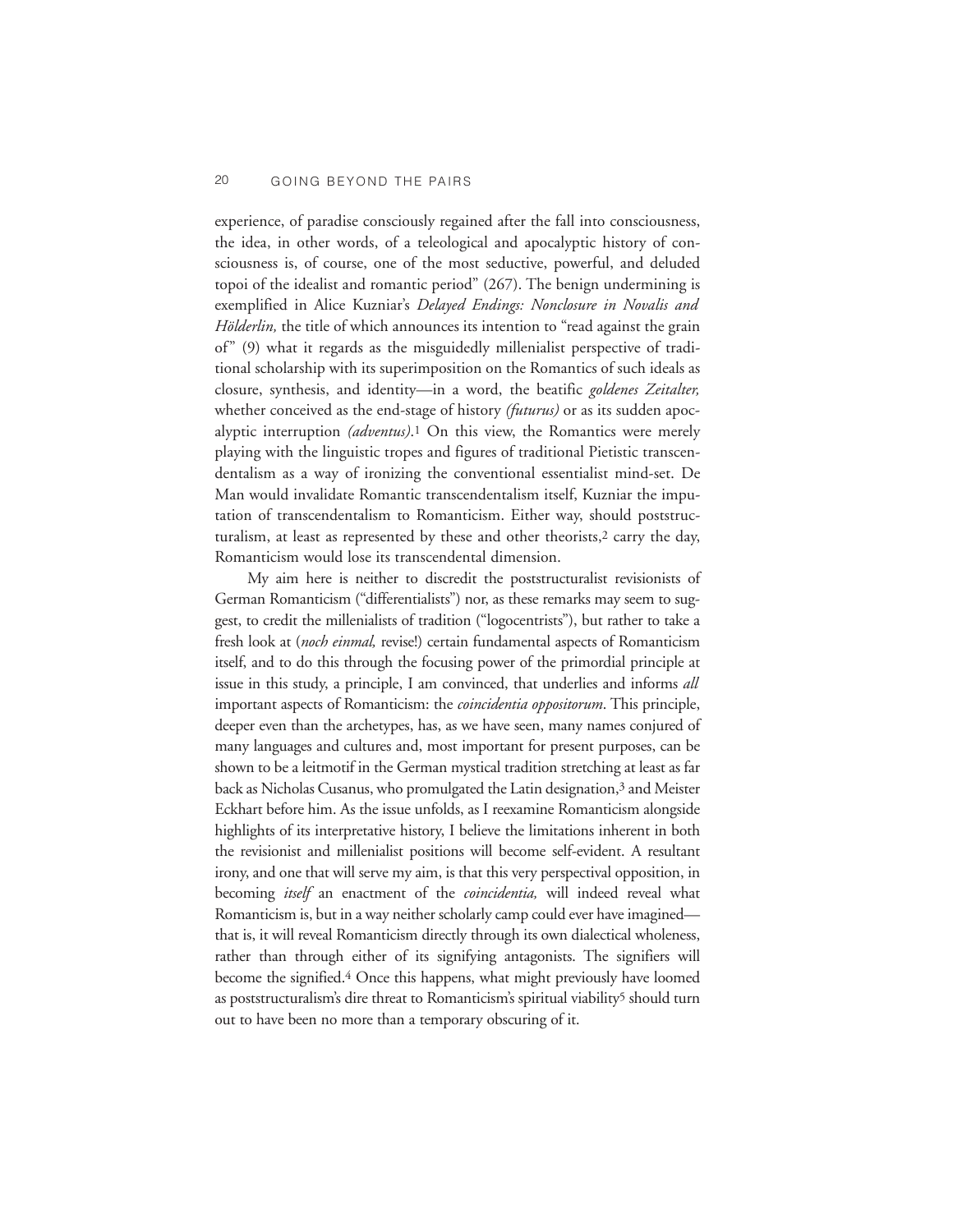If it be objected that I am assuming what I intend to "prove," I would only reply that the very issue of proof, as a required end of rationalist procedure, is precisely what Romanticism supersedes. If I could "prove" that Romanticism were the *coincidentia oppositorum,* it would not be. So I dispense with proof, accept my confinement within the hermeneutic circle and proceed along the interpretative rim of my subject.

### THE GERMAN MYSTICAL TRADITION

German spiritual literature is particularly rich in creative expressions of this fundamental experience of the coincidence or conjunction or unity of opposites. Certainly German Romanticism represented, not the initiation, but the brilliant if brief climax of the long spiritual development of a world view that was heterodox, though in no way opposed, to the predominantly rationalist outlook of the preceding and following eras. Like mystics in general, purveyors of this insight, if known to their societies at all, have been regarded as at best learned eccentrics and at worst demonic eruptions: thus it has been from the Dominican Meister Eckhart's gingerly cat-and-mouse game with Rome down to Friedrich Schlegel's complaint, in a more secular and liberal era, that he would have to give away a piece of candy with each issue of the *Athenäum* journal if he expected "the dull-witted bourgeoisie from Hamburg down to Swabia" to "get" his pithy aphorisms.

In the German tradition, the idea, or more precisely insight, that any pair of opposites, if known intimately enough, will resolve itself into unity can be traced back at least as far as Meister Eckhart in the late thirteenth and early fourteenth centuries. Whether heretically expounding God and man as two aspects of one Consciousness (or "Eye," to use his term) or peppering his sermons with incoherent ecstatic outbursts of "mystic-speak," Eckhart exuded the confidence of deep grounding in the *coincidentia oppositorum*. In one sermon, revealingly titled "Being is more than life," he expresses the illumination this way: "The whole scattered world of lower things is gathered up to oneness when the soul climbs up to that life in which there are no opposites. Entering the life of reason [read: insight or enlightenment], opposites are forgotten, but where this light does not fall, things fall away to death and destruction" (*Meister Eckhart* 173).

Not only did the renowned Cardinal and Church statesman, Nicolaus Cusanus (1401–1464), share Eckhart's vision of ultimate unity-in-difference, he also expounded that vision to the very limits of rational discourse and beyond in his tract, *De visione Dei* (1443), which represents the world as a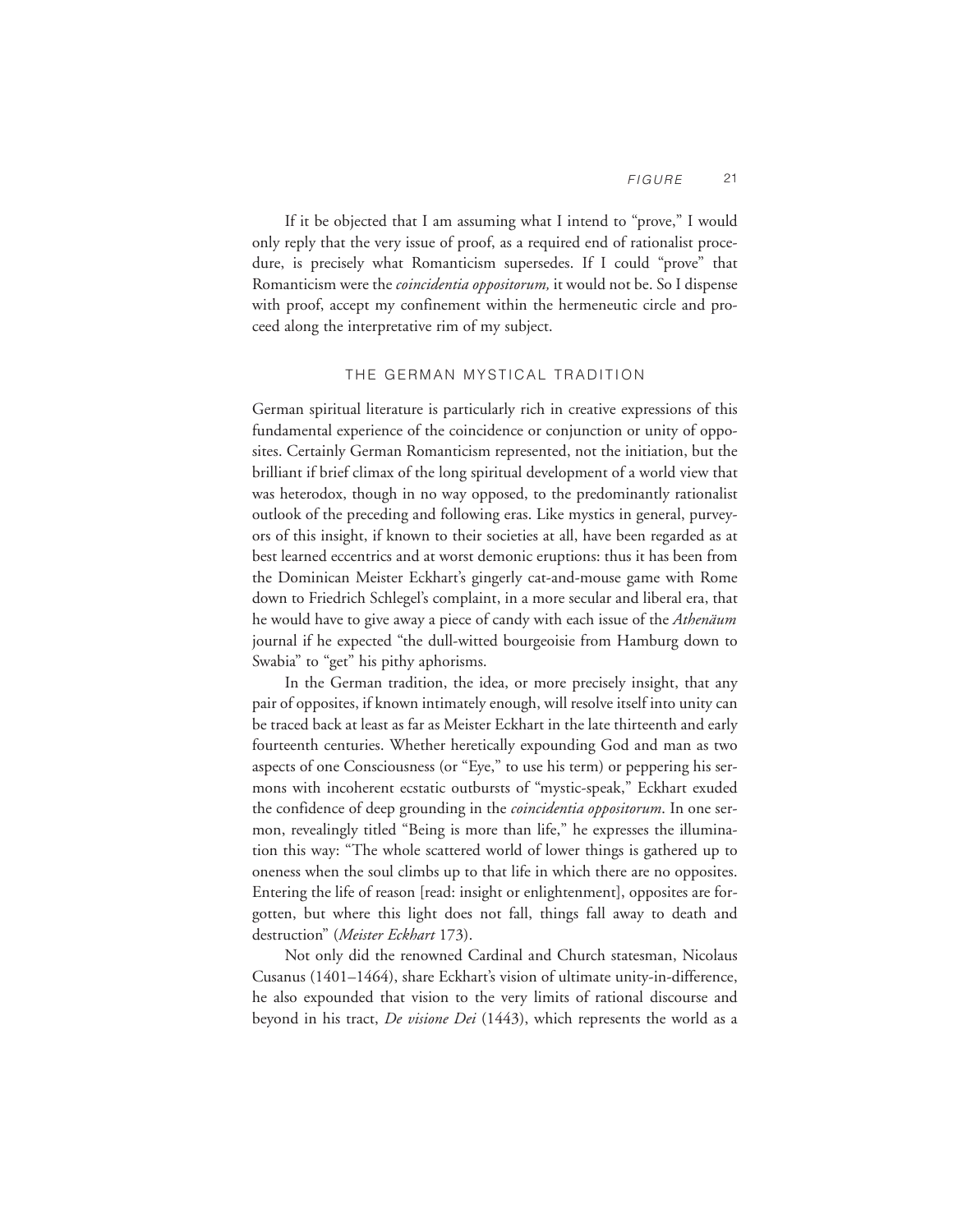vast network of contradictions and God as the abyssal point at which they all meet or coincide *(coincidentia oppositorum)*. The ensuing Renaissance and Baroque eras saw a burgeoning of the idea in the proliferation of secret religious societies with their elaborate, esoteric alchemical discourses, all aiming at a syncretism of metallic and human-psychospiritual transformation. As we know from the alchemical studies of Carl Jung and others, the *lapis* or stone became for Paracelsus and his magician-scientist contemporaries the objective correlative of that radiant spiritual pivot, extolled by the mystics, at which all boundaries become utterly porous (Jung, *Memories* 209–10).

The best of German Baroque poetry is mystical through and through, and the best of this best delights in conjuring a plethora of variations on the theme of the *coincidentia oppositorum*. Thus the great, though to us today largely inaccessible, alchemical systematizer, Jakob Böhme, in a simple album verse playing with the time/eternity antinomy:

> From stress and strife Will he be free, Who sees time As eternity. (M; Hederer 7)6

But it was the Baroque rhymed epigram, with its terse differential symmetry fusing form and idea, that provided the most nearly perfect form of expression for the mystery. In this the Silesian Angel, Angelus Silesius, had no equal:

> The bottom of my spirit cries aloud in ceaseless plea To the bottom of God's; tell me which deeper be. (M; Hederer 177)

Generally, historical surveys of German mysticism jump about a century and a half from the Baroque era to the Romantics, connecting the two with copious illustrations of Böhme's influence on the early Jena circle. Recent research has shown, however, that there is an important intellectual-historical link in the interim, a link that becomes especially compelling when we fix our focus on the particular spiritual principle under discussion here. In an excellent contribution to the scholarship on Johann Gottfried Herder, entitled *Herder and the Poetics of Thought,* Michael Morton analyzes an early essay of the renowned philosopher of history and mentor to the young Goethe, demonstrating his grounding in the tradition of the *coincidentia oppositorum,* a tradition that, according to the author, stretches back to Cusanus and, long before him, to the pre-Socratic Ionian philosopher Heraclitus. Morton calls Herder "a direct ancestor of such thinkers as Hegel and Nietzsche" (51), this by reason of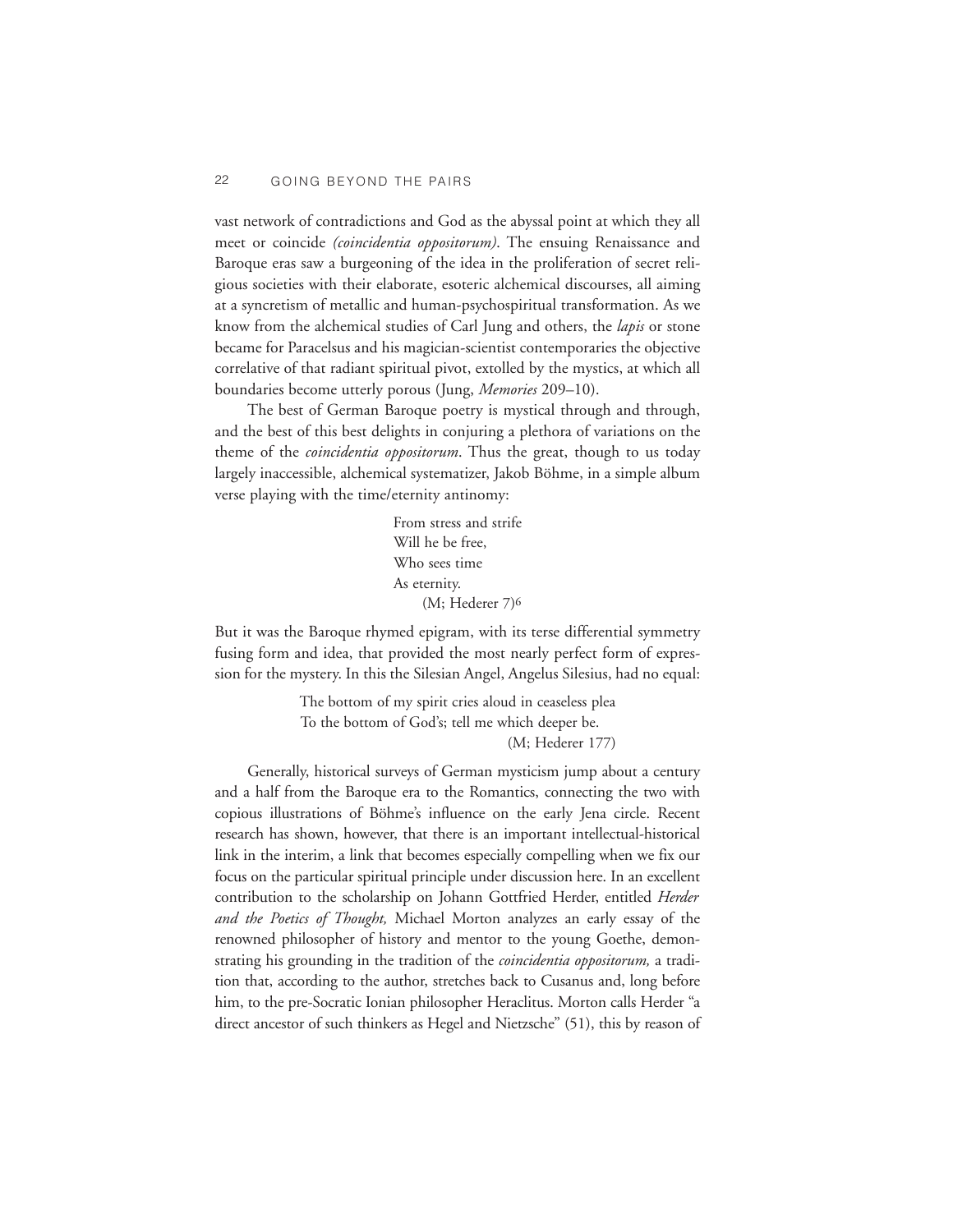his 1764 essay, "On Diligence in Several Learned Languages," the exposition of which occurs in three stages, "corresponding broadly to the pattern of thesisantithesis-synthesis that, a generation later, becomes the characteristic framework, not merely of the Hegelian system, nor even solely of German Idealism, but of Romantic thought and sensibility generally" (28). In the third chapter of his book, Morton offers a reading of Herder's essay that shows how its subtle and paradoxical method of composition clearly prefigures the Romantic poets' playful deconstruction of the presumably irreducible identity/difference antinomy: "Unity seems to restore itself by means of its own disruption. The return to unity, lost in the process of historically necessary differentiation, can be achieved only by sustaining differentiation" (Allert 248).

#### THE JENA CIRCLE

An Eastern metaphor much favored by Westerners for that state of consciousness most conducive to the realization of the *coincidentia oppositorum* is that of "the razor's edge." This is, of course, the *Bhagavad Gita*'s arresting image of the subtle and often painful difficulty involved in attaining that absolute equanimity of mind necessary to the realization of spiritual illumination. The idea is that, in order to embrace the entire universe (i.e., become cosmically conscious), one must inwardly withhold commitment to any particular aspect of it—one must sit on the razor's edge. To be sure, the steely discomfort of this seatless seat says much about man's profound need to come down securely on one side or the other of any issue that may confront him at any time. Things, it seems, must always be "decided" this way or that. Yet it is precisely this most human drive for settlement or fixity (or, in the parlance of deconstruction, "closure") that must, finally, be relinquished if man is to realize what Nietzsche, in a moment of neo-Romantic illumination, called "the transvaluation of values," that is, the equal and absolute value of everything. Such a realization would be synonymous with Cusanus's definition of God as the *coincidentia oppositorum,* the power beyond all duality capable of reconciling all oppositions, since every opposition is another mask or permutation of the ground-conflict between what is valued (self) and what is rejected or disowned (other).

August Wilhelm Schlegel clearly implies Jena Romanticism's non-negotiable commitment to this radically nondiscriminatory spirit of the *coincidentia oppositorum,* which is, in effect, a "commitment to everything," in the Vienna lectures (*Vorlesungen über dramatische Kunst und Literatur* [1808]) when he says, in the context of artistic appreciation, that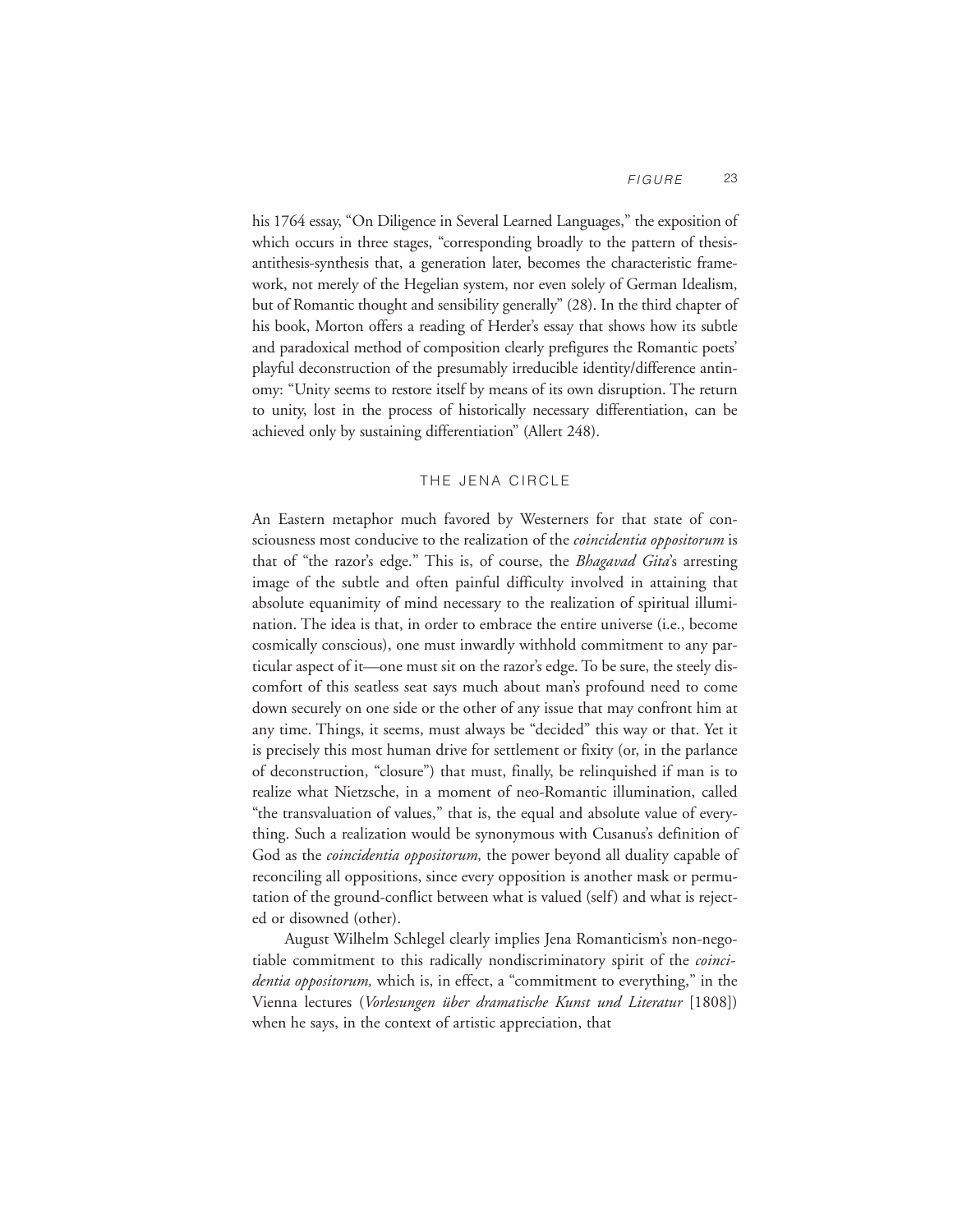[o]ne cannot be a true connoisseur without universality of spirit, i.e., without that flexibility that puts us in a position, even as we disavow personal preference and blind habituation, to ensconce ourselves amidst the peculiarities of other peoples and times, to sense these directly from within their own center. (M; 162)

In the remaining pages of this chapter, we will see how the underlying principle of the *coincidentia oppositorum,* this elusive equipoise on the razor's edge of subject-object consciousness, channels great spiritual and aesthetic power into the quintessentially Romantic attitude of openness, an attitude that, taken on the purely conceptual level, might strike one as little more than a banal echo of Enlightenment humanitarian tolerance.

The early German Romantics experienced themselves as possessed by a "Sehnsucht nach dem Unendlichen" [longing for the Infinite] (A. W. Schlegel). This quest for Ultimate Reality, nurtured by an inner awareness of its imminence, is the hallmark of what William James called the "religious sense," and justifies the Romantics' inclusion in any history of Western religious movements. But it was no mere sense of boundless expanse that the Romantics were after, no "empty Absolute where everything is one," as Hegel derisively characterized the vain efforts of formal logic to grasp the dialectic (qtd. in Altizer 30). Nor did the Romantics conceive of the Infinite as some diaphanous, all-pervasive cosmic substance. In fact, the point is that they did not lead with the faculty of conceptual thought at all, rather they *experienced* the Infinite holistically from the deepest, subtlest regions of the mind, regions where mind and body shade into one another, as a sense of the fundamental balance of things, and specifically, a balance assuming trinitarian form and function. (Indeed, this sense of mind/body interface was itself an instance of this balance.) "My dear man," observes one of Novalis's interlocutors, "you're obviously no chemist, otherwise you'd know that through genuine mixing a *third element* arises, that is both at once and more than either one by itself" (M; *Werke* 312; emphasis Novalis's). The mixing of the two did not "produce" the third but rather *revealed* it as an ontologically prior matrix.

On the chemical analogy, ultimate reality was for the Romantics one, but a one that constituted the bond between two. Not just air, but the atmosphere fusing heaven and earth; not just love, but the love between man and woman; not just "romantische Poesie," but its mediating function "between the depicted [object] and the one depicting [subject]" (M; F. Schlegel 93). The Absolute was thus fundamentally trinitarian, a three-in-one that was equally a one-inthree, the third term confounding all description since it was the connection between things and could therefore not be a describable thing itself. Yet this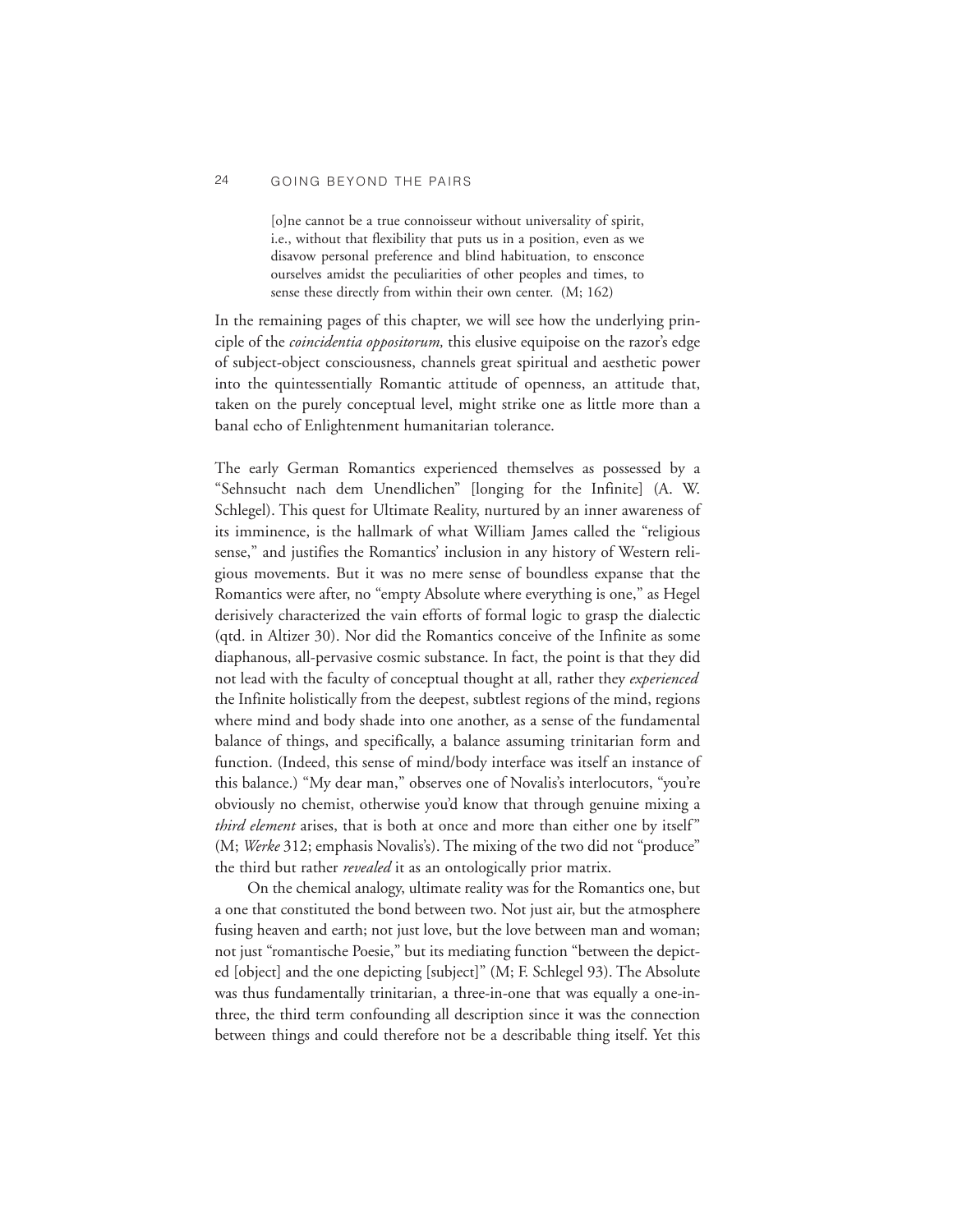indescribable no-thing of the Romantics' inner experience was to them more "real" than the things composing so-called reality, just as the science of the day was beginning to attribute greater reality to such invisible forces as electricity, heat, and magnetism than to the visible bodies they suffused.7 This emergent "reality of the unseen" within and without (where was the border now?) awakened in the Jena circle an intimate intuition of the world's abysmal mystery. A most incisive formulation of this intuition, one giving powerful expression to the precisely trinitarian nature of the mystery, is the following of Novalis, in which the third term is characterized as a "hovering" *(Schweben),* that is, "neither this nor that" or, in the Hindu negational expression, *neti neti:*

> All being, being *per se* is nothing but a being-free—a *hovering* between extremes, which must needs be united and separated. From this luminous point of hovering all of reality streams forth—in it all things are contained—Obj[ect] and subject are [constituted] through it, not it t[hrough] them.

> I-ness or the productive power of imagination, the *hovering*—determines, produces the extremes between which the hovering takes place—This is an illusion, but only in the sphere of common under-standing. Apart from that it is something utterly real, for the hovering, its cause, is the source, the *mater* of all reality, indeed is reality itself. (M; *Novalis Schriften* 2: 266)8

All of this was the fruit of the Romantics' intrepid self-inquiry, guided, to be sure, by an ambitious program of reading and intellectual exchange. The proto-dialectical mystical insights elaborated in the writings of Plotinus, Böhme, and Spinoza, for example, could only have encouraged members of the early circle to probe themselves more deeply.9 But it was the direct looking into self, the exploratory ardor of Novalis's "Geh in dich hinein!" [Go into yourself!], that was paramount. We know from Oskar Walzel that the Romantics carried on an intensive regimen of experiments in self-contemplation or introspection (12). They were probably the first modern thinkers to entertain seriously the theory of an unconscious mind (Huch 81; Walzel 64–65; Ellenberger 202–10). Historian of psychiatry Henri Ellenberger goes so far as to hold the entire fields of modern dynamic psychiatry and depth psychology unthinkable without the foundation of "interest that was shown by Romanticism for all manifestations of the unconscious: dreams, genius, mental illness, parapsychology, the hidden powers of fate, . . . the psychology of animals" (200). But the speculation and theorizing of the Romantics always remained grounded in the confidence of inner experience, for they had done nothing less than tap an archetype, the primordial trinitarian archetype of the *coincidentia oppositorum,* and in so doing appropriated for their art, quite apart from its manifest religious or secular content, the empowering vision of all the major religions of the world.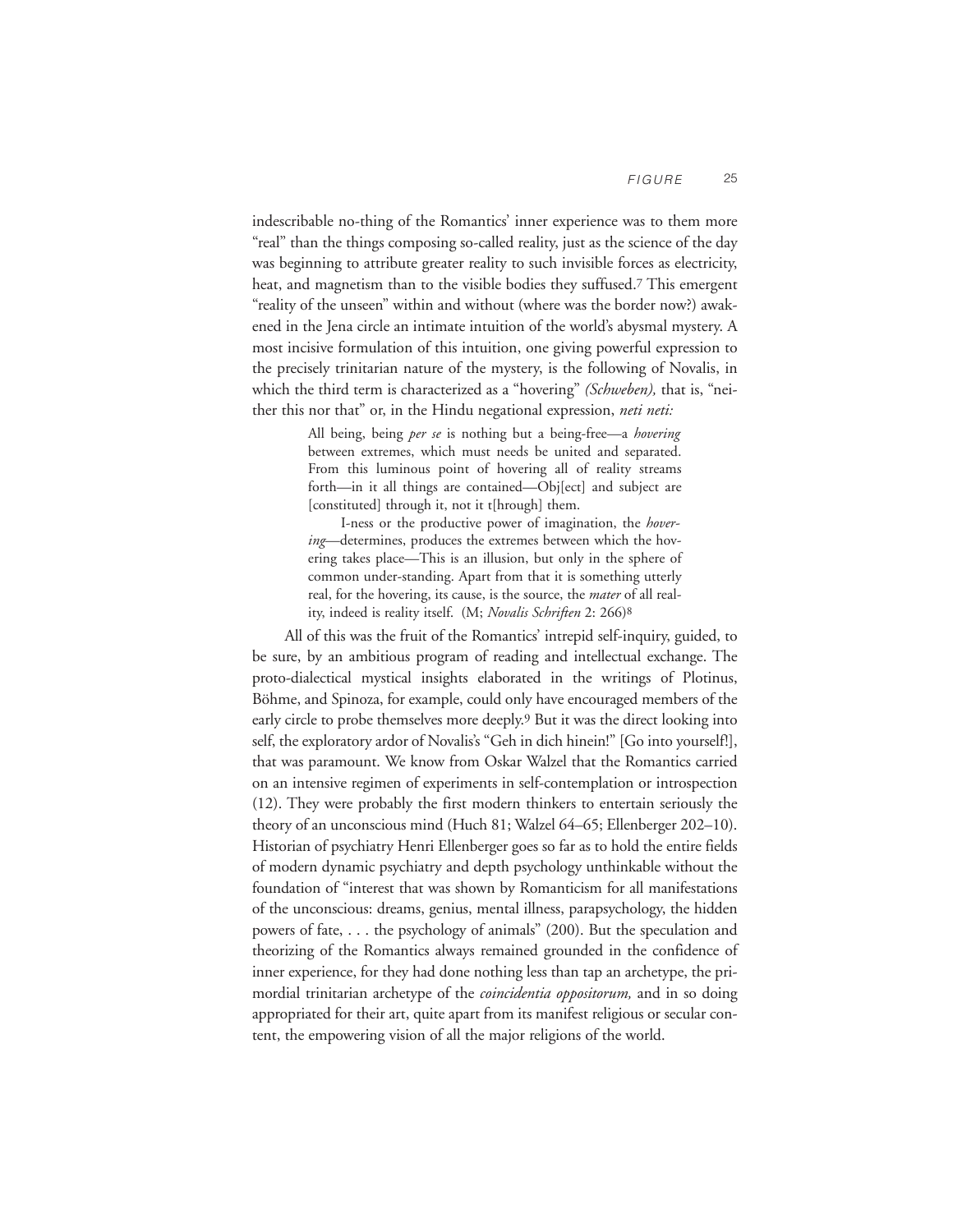It would appear then that the Romantics, with their profusion of dialectical systems of thought, paradoxical aphorisms, and multivalent symbols, were, in effect, "reinventing religion" for themselves by means of an ingeniously improvised depth psychology, literally rediscovering the transcultural archetypal wellsprings of the received Christian orthodoxy. Thomas Altizer makes this point with specific reference to two figures closely peripheral to our subject, Blake and Hegel, each of whom in his own way evolved a radically new *Heilsgeschichte* out of a seminal insight into the *coincidentia oppositorum*. Altizer summarizes the single apocalyptic moment beheld by both poet, in his *Jerusalem,* and philosopher, in his *Phenomenology:* "By moving through an actual death of its original form, every opposite will dialectically pass into its other: this self-annihilation will wholly dissolve the original identity of each opposite, and this process of the negation of negation will draw all the estranged contraries of a fallen Totality into a final coincidence of the opposites" (218).

## ROMANTIC PANORAMA

I want to suggest that it is precisely this apocalyptic moment, epitomized in the cosmologies of Blake and Hegel, that Friedrich Schlegel is urging upon his fellow poets in his celebrated essay, "Rede über die Mythologie." The ripeness of conditions for a leap into the transpersonal depths of mind, where the gods are at home, and still deeper into the dynamic trinitarian matrix ("those principles of eternal revolution" [M; 129]) that is their source, is what Schlegel is implying when he says, "[M]an is just beginning to become aware of his divine power" (M; 128). Not a mythology limited to sensory experience, as in antiquity, does Schlegel envision, but one grasping the fundamental triadicdialectical principle generating *all* phenomenal reality, a metamythology therefore, that would realize "how it is of the essence of mind to determine itself and, in eternal alternation, to go out of itself and come back into itself" (M; 123–24). Since the *coincidentia oppositorum* was experienced as a kind of base-line gravitational field of the psyche capable of accommodating any culturally determined content, the new mythology would literally be a source of inexhaustible inspiration, giving powerful shape to any experiential particulars that came within its orbit:

> The new mythology must . . . be fashioned from the deepest depths of the mind; it must be the most artful of all works of art, for it is to contain all others, to be a new bed and vessel for the old eternal *Ur-*source of poetry, even to be the endless poem that conceals the seeds of all other poems. (M; 122)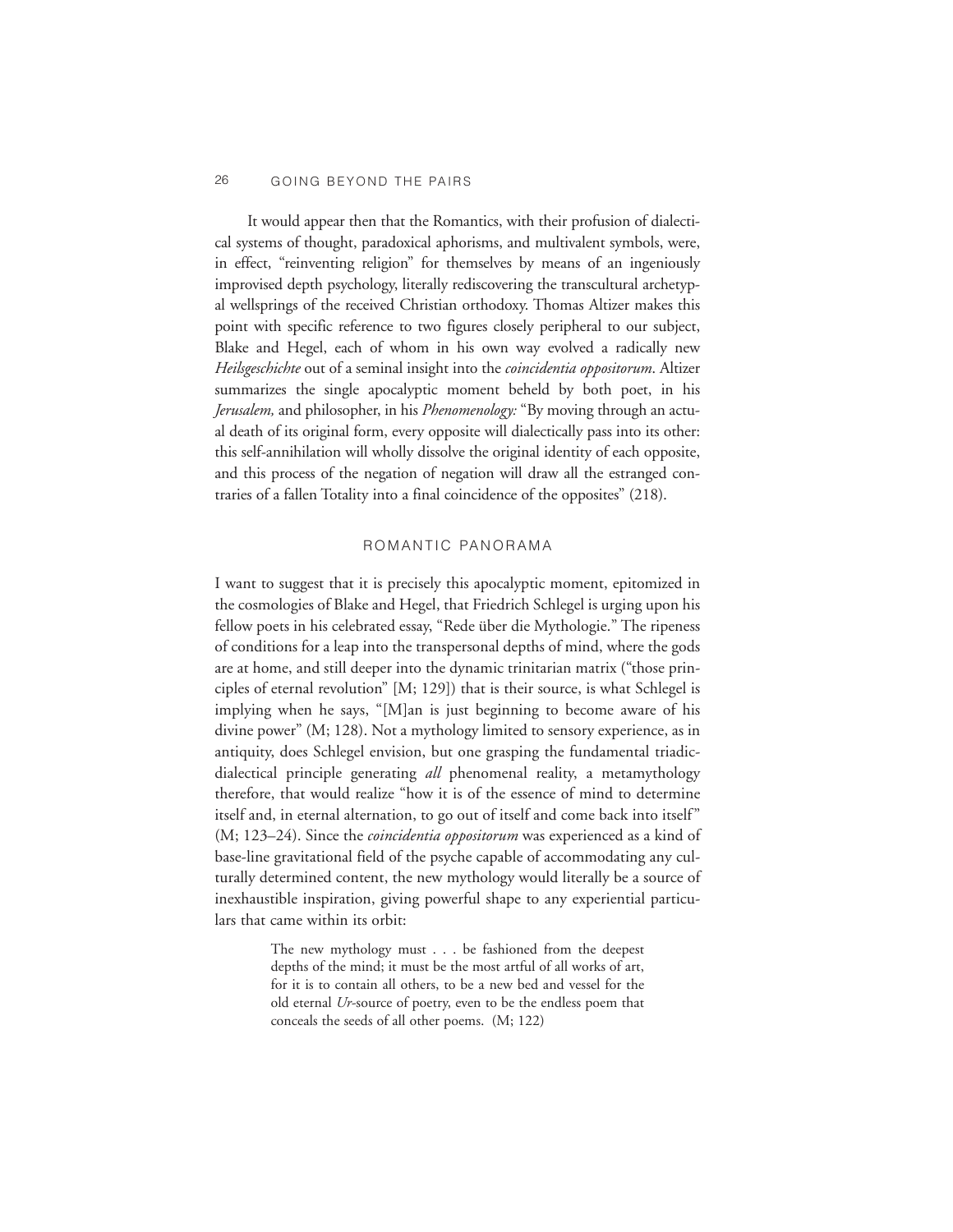As *sine qua non* for the revitalization of poetry, Schlegel was advocating what Jung, more than a century later, would posit as the goal of his analytic psychology and of human evolution in general: self-realization.

The extent to which the other Romantics, in and beyond the early circle, caught the spirit Schlegel was at pains to articulate and were actually able to plumb their own inner depths to create "metamythologically" out of this triadic-archetypal foundation of mind is astonishing. Eminently citable examples abound, some obvious, others subtle. The obvious ones would include the entire dialectical-philosophical arc of Fichte, Schelling, Müller, and Hegel, all of whom drew inspiration from the idea of a synthesis of polar opposites, even if, in Fichte's case, the inspiration was negative (no synthesis, but *unendlicher Progreß* toward one). Among the subtler, but no less compelling, manifestations of the archetype would be A. W. Schlegel's dyadic view in the Vienna lectures of the Romantic era as both historical phenomenon (essentially, the postantique Christian order, especially the late medieval to early modern era) *and* the transhistorical consciousness that sees "classical" and "Christian" as conceptually interdependent (165): hence Romanticism, as it were, remains "itself" even as it embraces its own "other." (How close this is to Derrida's nature/culture antinomy!)10Then there is the acknowledgment by both Schlegels that this dialectical "Grundkraft" is prior even to distinctions between internal-individual and external-collective reality: "The whole play of vital movement is based on identity and difference. Why shouldn't this phenomenon repeat itself even in the history of humanity at large?" (M; A. W. Schlegel 165).

Examples from the literary side would include Wackenroder's many depictions of both the successful and failed struggles of artists to come to terms with the repressed poles of self: Raphael finally liberates the long-slumbering "Madonna within" (prefiguring Goethe's late-Faustian "eternal feminine" and even Jung's third- or fourth-stage anima); the effete composer Josef Berglinger fails to assimilate "Leben," in the form of the Philistine courtiers surrounding him. As for Novalis, the "Hymns to the Night" live and breathe through the mystical reversal of innumerable pairs: night/day, inner/outer, ascent/descent, life/death, East/West, classical/Christian, personal/transpersonal, and so on

E. T. A. Hoffmann's greatest tale, "The Golden Pot," turns on a vision of the poet as the instrument of that Wisdom that is not opposed to ignorance. And Eichendorff's entire *oeuvre* seems a magnificently obsessive flirtation with the diaphanous boundary between pagan eros and Christian agape, typically allegorized in the rhythmic tension between a seductive nocturnal and a bracing matinal nature.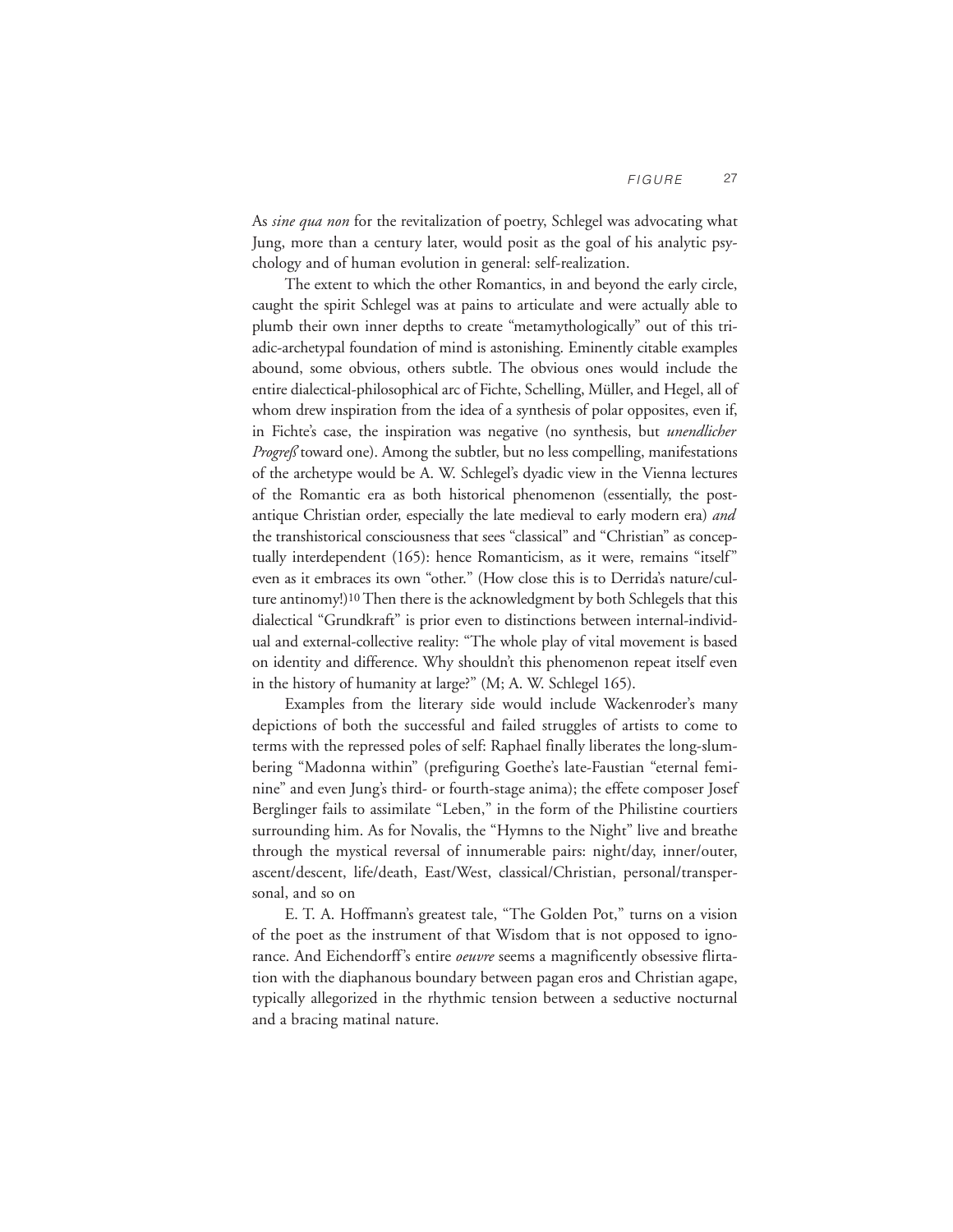In each case, the Romantic sensibility is drawn to the protean spirit of the archetype in which a given term—madonna, wisdom, agape—seems to be both itself and the link between itself and its other. In the climax of Hoffmann's "modern fairy tale," for example, the wise old archivist/salamander Lindhorst vanquishes his mortal foe, the sorceress Liese, not with a killing blow but a transforming embrace: he smothers her in the thick, warm folds of his princely mantle. Thus, a reconciliation and, as such, a victory for a "higher third term" (the poet Anselmus, around—that is to say, *within* whom this cosmic agon takes place) rather than for either faction. Of course, when the poet, whose soul is the object of the struggle, "wins," all of nature wins, for what is the poet but the arrival of nature at a condition of total selfawareness.11

In his classic elaboration of the mystical consciousness in *The Varieties of Religious Experience,* William James expresses beautifully this shifting identity of triangular forces that inspired the Romantics: "It is as if the opposites of the world, whose contradictoriness and conflict make all our difficulties and troubles, were melted into unity. Not only do they, as contrasted species, belong to one and the same genus, but *one of the species,* the nobler and better one, *is itself the genus, and so soaks up and absorbs its opposite into itself*" (298; italics James's). James, who incidentally was well schooled in German idealist philosophy, seems here almost to have had Lindhorst's absorbent mantle in mind.

# FOCUS: NOVALIS AND FRIEDRICH SCHLEGEL ON THE SELF

It is not difficult to argue from interpretations of the imaginative forms of literature to the Romantics' embrace of the *coincidentia oppositorum* as a potent source of aesthetic and spiritual inspiration, since such argument benefits from the fundamentally indeterminate nature of all interpretation. In the particular case of poetic or literary interpretation, the act of interpreting must be considered at least as creative as it is discoverative. (Indeed, in the spirit of the present inquiry one might well ask what the relationship is between these two modes of consciousness.) On the other hand, if we limit our focus to such nonimaginative forms as the aphoristic fragment and the essay, forms in which members of the Jena circle address the wide range of issues that concern them in direct and prolific exposition, the variable of interpretation is minimized, baffling and abstruse though many of the utterances remain. In many cases one need only point out what is manifestly there to convey an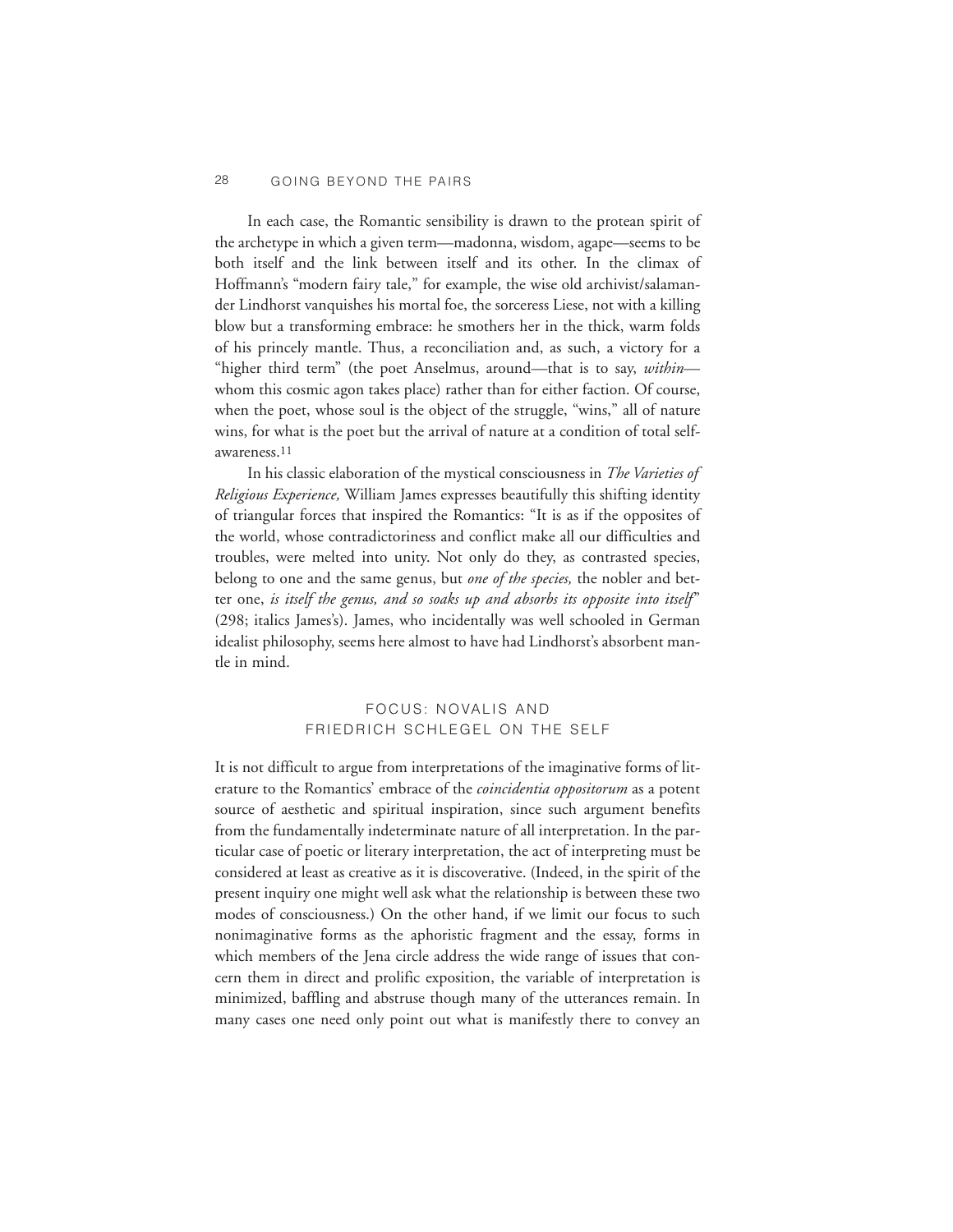indelible sense of the *coincidentia oppositorum* as of the very stuff and substance of "Romantic reality"—by which I mean *all* reality, not just its aesthetic aspect (unless, of course, one broaden the scope of "aesthetic" to include all reality, as the Romantics themselves did).

For this reason I would like in this section to limit discussion primarily to the prose fragments, particularly the pivotal aperçus of Friedrich Schlegel and Novalis. Allow me, moreover, to sharpen the focus still further by confining discussion to a single theme, the theme of self, which was an intense preoccupation of both thinkers, as indeed of the early circle generally. It is also a theme that, doubtless by reason of its elusiveness and subtlety, continues to spark the interest of scholars of Romanticism today.12

The most important thing to know about the German Romantics' understanding of the self is that for them there *was* no self in the sense of a discrete conscious being or entity. Rather, they conceived of—and, in their best moments, experienced—the self as a relationship, indeed, as the very spirit of relationship. In Brentano's exquisite verse, "Alles ist freundlich wohlwollend verbunden" [Everything's joyously interconnected]. This wondrous sense of *Verbindung,* of the primordial interconnectedness of things, was the realization of self, which is to say, Self. Relationship was more real to the Romantics than the terms of relationship, the links between things ontologically prior to the things linked. (Which means, incidentally, that in thus "limiting" our discussion here to the Romantic concept of self, we are in paradoxical effect "opening up" the discussion to that mysterious "what?" that scintillates between *any* pair of opposites. Upon reflection a dizzying irony begins to emerge, not unlike the intended effect of the facing mirrors of F. Schlegel's famous *Athenäum* fragment 116: one has the oddly buoyant sense of finding one's ground by losing it.). Needless to say, this perspective confounds our ordinary view of the world, the view constituting what Schlegel called the "mechanischer Geist" or dualistic mind, which assumes connections or relationships to be derivative of substantial preexisting entities. But the Romantics knew from patient introspection that this was no more than a habit of conventional consciousness, which accords greater reality to the palpable objects of sense and less to the "empty air" between them. The "empty air" it was, though, that fascinated the Romantics, the typically overlooked "space" or "gap" between things, for the reason that their meditations had shown them that the emptier the mind is of its own content, the more radiant—which is to say, conscious it becomes. This meant that the "light" of consciousness dimmed according as objects entered into it, as if, in a giddy reversal of common sense, so-called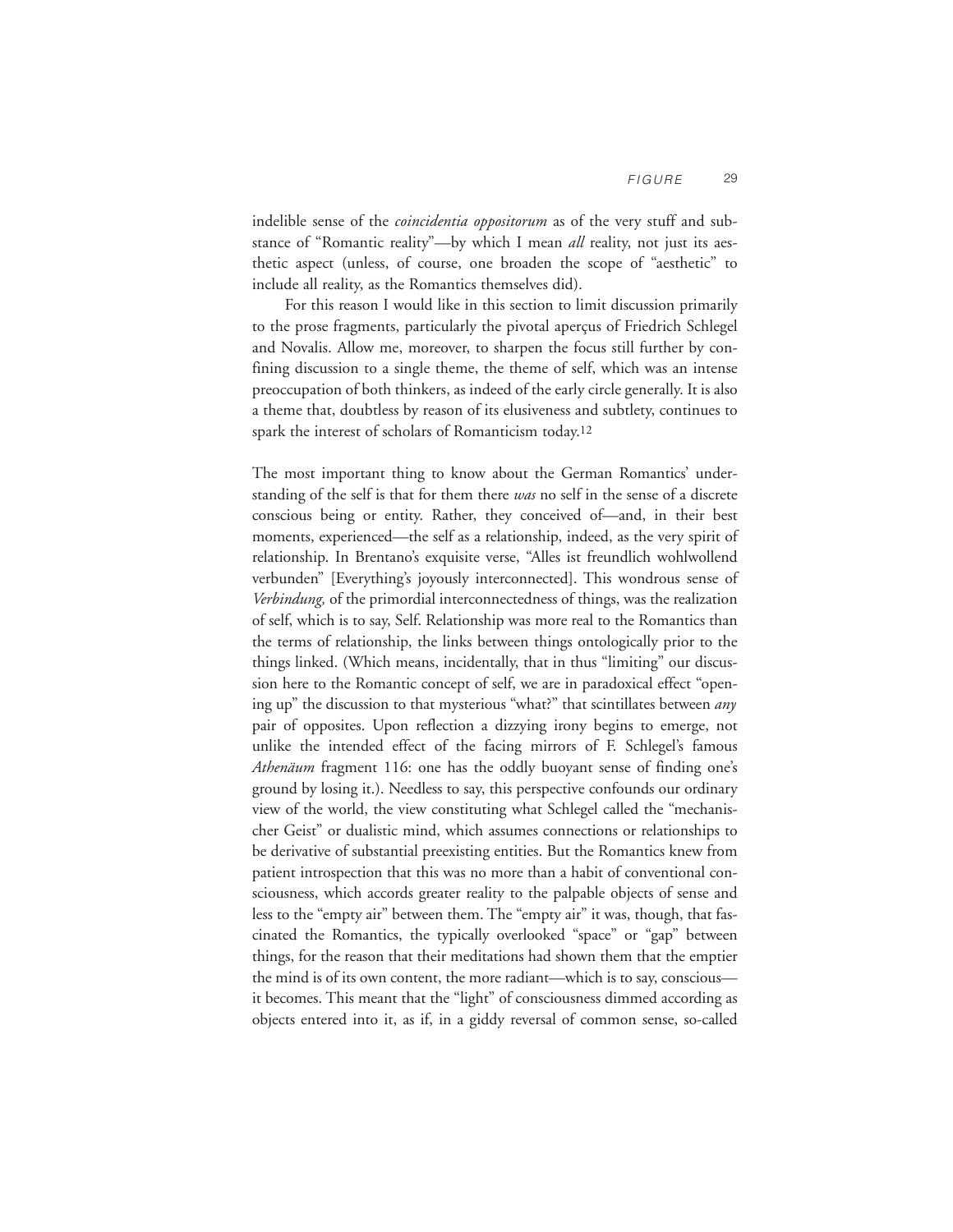objective existence represented a subtraction from an absolutely conscious plenum, which, if fully realized, would have no (necessary) content at all. As Novalis has it, "The outer world is the shadow world; it casts its shadow over the realm of light" (M; *Werke* 327).

Those who read the Romantics as otherworldly escapists<sup>13</sup> generally follow the equation only this far, failing to accompany them in the next, and crucial, step of insight, which is that any sought-after *nirvana* of absolute consciousness would itself necessarily be a "content" or object, in contradistinction to the *samsara* of the relative world of objects, and hence would not be absolute at all. By definition, what exists by virtue of distinction cannot be absolute. The Romantics recognized, in other words, that the human mind was its own trap since it could only function by an act of differentiation in which one of the two terms at issue was necessarily excluded/rejected/repressed (Derrida would say "deferred"). One especially striking simile used by Novalis in the "Pollen" fragments to convey a sense of this functioning of ordinary consciousness by way of repression is that of the flautist's finger stops, that is, the enforced silencing of some notes precisely in order to express others:

> Certain inhibitions resemble the touches of a flautist, who, in order to bring forth different tones, will keep now this, now that opening shut and will thereby seem to create deliberate couplings of mute and ringing openings. (M; *Werke* 325)

This dynamic view anticipates several conceptions of human-consciousnessas-structured-by-exclusion proferred by later thinkers, to wit: Hegel's autonomous negation; Jung's intro/extraversion dynamic; and, as mentioned, Derrida's *différance,* by which the signifier indefinitely "defers" meaning.

For the Romantics any given moment of consciousness, however noble or sublime, always and of necessity left something out. The most fundamental omission, however, and one implicit in every conscious discrimination, was "the other," that which was experienced as not-self. But then, these two were themselves a binary, were they not, the result of a primordial splitting of mind, so that the true self must have more to do with this mind prior to splitting, prior to the rise of consciousness, than with the I/Not-I binary constituting consciousness. In other words, the true self was to be found on the borderline between I and Not-I, that is, in the *coincidentia oppositorum*.

Here, then, in the vital seam between self and other, self and world, subject and object, lay that absolute freedom of the True Self for which the Romantics yearned, not in some remote ethereal sphere within or without. Indeed, the very pursuit of an "inner" as opposed to an "outer" self or vice versa was an expression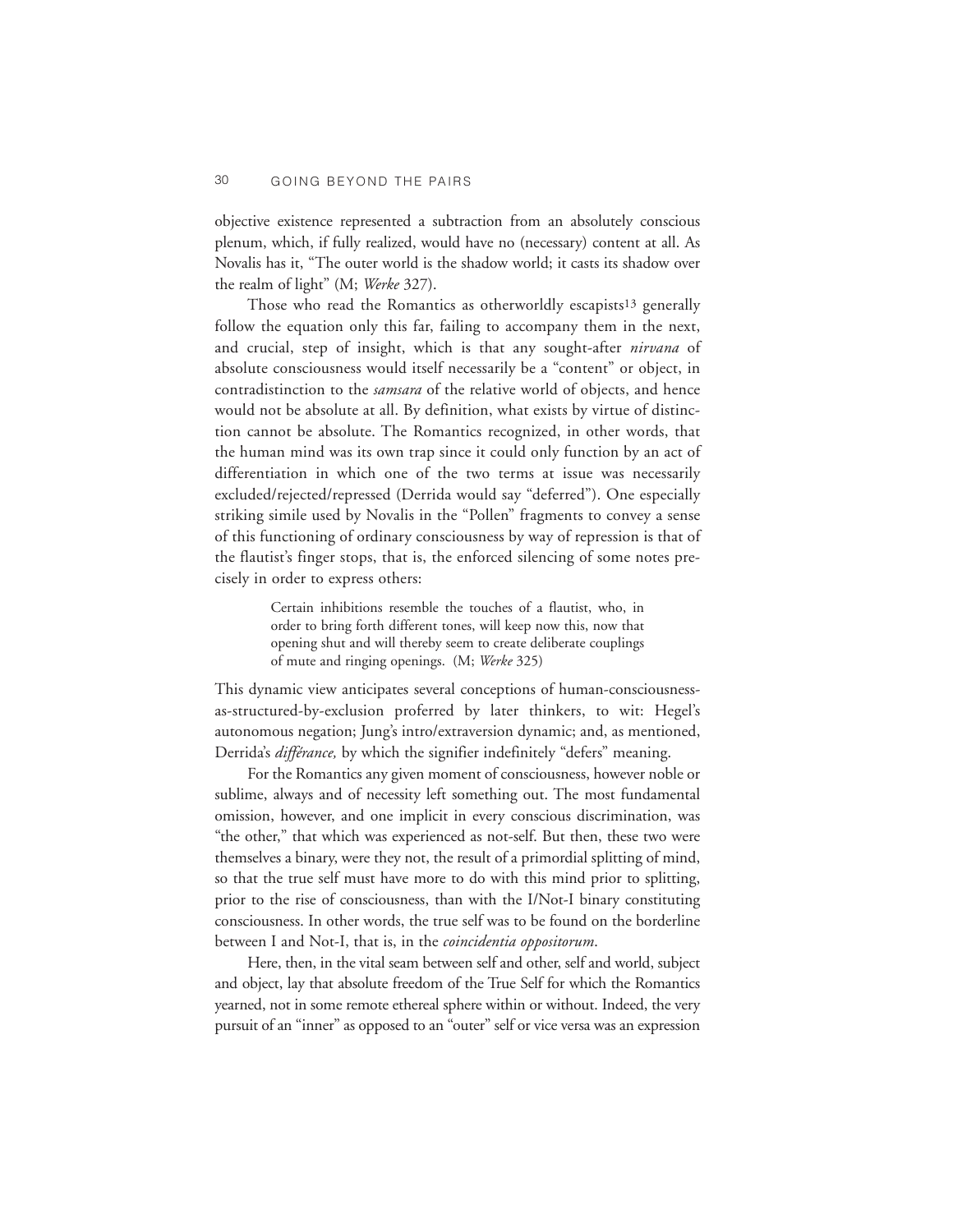of that privileging or preferential desire of the binary rational consciousness that necessarily entailed bondage. Strictly speaking, the "rational" pursuit of a self chained one to two ghosts, the unattainable preferred and the inescapable rejected. This is why it is precisely *between* "within" and "without," in the very interstices of desire, that Novalis locates the Self in the "Pollen":

> The seat of the soul is to be found there where inner world and outer world touch. Where they interpenetrate, it is in each point of the interpenetration.14 (M; *Werke* 327)

The Self was realized through penetration, and essentially what was penetrated was the illusion of an interior world as situated over against an exterior one. A leap of the mind out of itself had to be ventured, a leap from the privileged part with which one had identified to the dialectical whole that one *was*. Once made, one found oneself in a condition sometimes characterized by Novalis as *Ekstase* (the ecstasy of "standing outside" the confines of the personal or egoic self) and, at others, as *Interesse:* "Interest is taking part in the suffering and activity of a being. A thing interests me when it succeeds in moving me to this taking-part" (M; *Werke* 330–31). (One notes here Novalis's deft—and characteristic—use of Latin and Greek-derived, rather than Germanic, terms to convey a sense of the awe or gravity entailed by any dislocation of the sense of conventional identity.) For Novalis the Self was *Interesse,* literally an *inter esse* or "being between" ego and other that enabled one to "take the part" that the other was into oneself. This triangular or threein-one dynamic of the True Self transformed separating barriers into connecting borders. Thus did consciousness expand.15

To speak of self is, for Novalis, to speak the language of paradox, in particular the paradox of ecstatic reciprocity. One gets a most disarming sense of the exquisite dynamism involved in the reciprocal interpenetration of opposites in the following in which Novalis affirms/negates the self as that which is always "becoming other" and the other as that which is always "becoming self." The True Self's elusion of any limiting essence is brought home not only by the statement's meaning but, perhaps more importantly, by its very rhythm, almost as if the writer were using a primitive erotics of rhythm to undermine our overly civilized obsession with "meaning" as the linguistic analogue of "essence," both these latter here exposed as phantasmic dead ends in the tortuous, delusion-prone quest for Self. This quasi-orgasmic rhythm, it will be noted, evokes the mathematical sign for infinity. Thus, Novalis's German: "Ich kann etwas nur erfahren, in so fern ich es in mir aufnehme; es ist also eine Alienation meiner selbst und eine Zueignung oder Verwandlung einer andern Substanz in die meinige zugleich" [I can only come to know something to the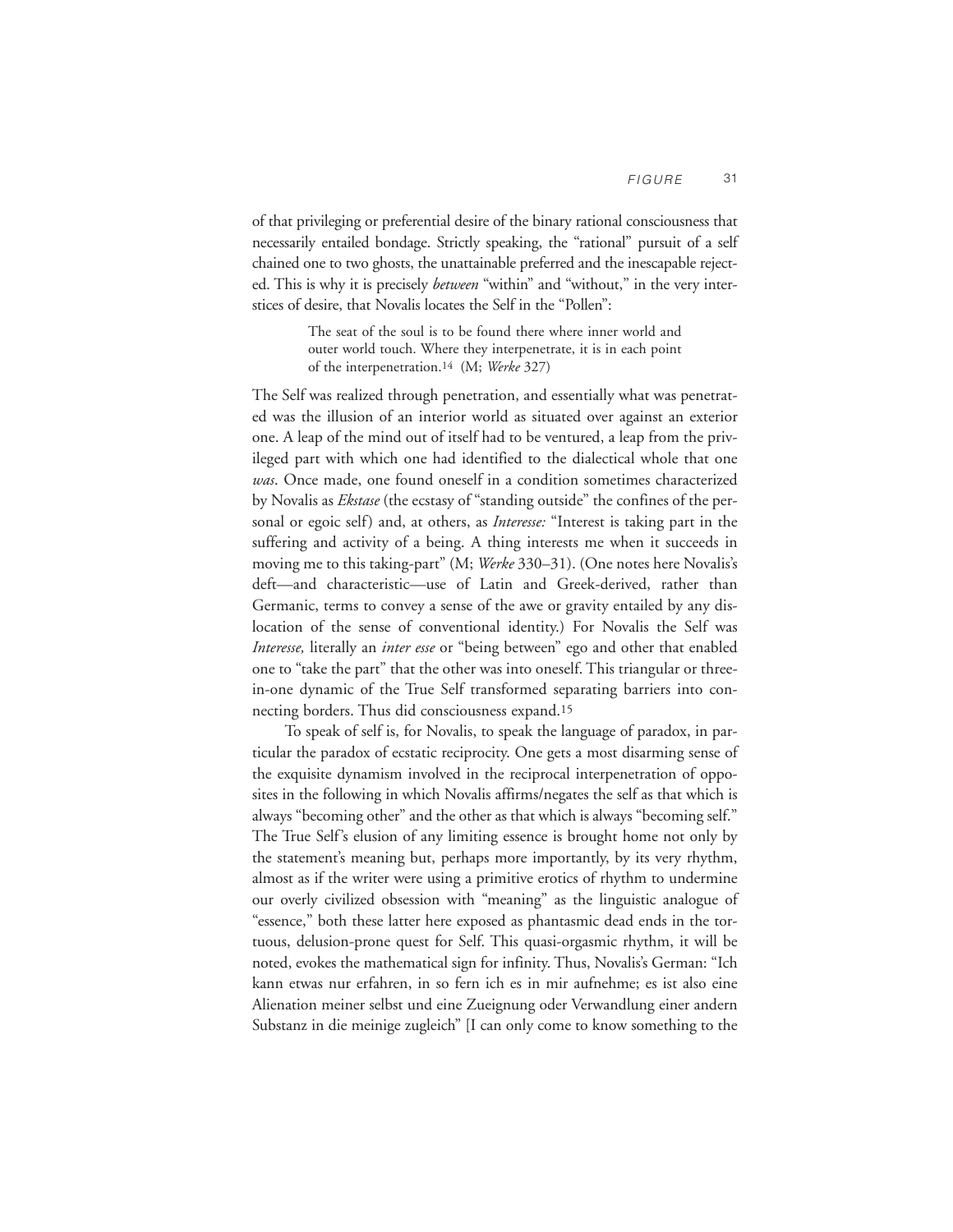extent that I take it into myself; it is therefore at once an alienation of my self and an appropriation or transformation of another substance into my own] (M; Hardenberg 341). Gail Newman certainly has in mind this fundamental boundlessless of the Self in Novalis when she describes the relationship between Heinrich von Ofterdingen and Mathilde in the poet's *Bildungsroman* as a dialectical hovering the vibrational frequency of which tends toward absolute fusion: "Novalis posited the process of hovering *(Schweben)* between subjective and objective moments as the most authentic form of subjectivity, yet the two moments tend to conflate entirely at important points in his work. The two selves involved in the lovers' discourse become almost literally one self" (66).

In light of our earlier discussion of the ontological significance of the term *schweben* for Novalis, Newman's observations suggest the synonymousness for the poet of Self and Reality or Being outright. More particularly, they suggest an affinity of Novalis's mystical insight with the Buddhist metaphysical doctrine of the *sunyata,* the great fertile Void that is forever bodying forth and reabsorbing all discrete phenomena. In a kind of widening gyre, the fixed boundary that is ego can become the permeable border that is Self, which can itself "hover" freely between dynamic triangularity, the subtlest state of phenomenal existence, and Nothing. Even the *coincidentia oppositorum* itself, it would seem, when it exists as a phenomenon in pointed contradistinction to its own possible nonexistence, is a product of Itself. The Self as the absolute identity of these two, of existence and nonexistence or *samsara* and *nirvana,* is the cornerstone of Eastern mysticism. (In the concluding chapter we will observe Novalis's flirtation with this most basic phase of the Self's hovering in his fragments on time.)

The recent—and, as it strikes me, forced—efforts of scholars, alluded to at the opening of this chapter, to deny the transcendental status of the Self in Romanticism are based on the false conclusion (though one that is by now virtually unquestioned in our scientistic academic culture) that the Self's relative inaccessibility to ordinary conceptual consciousness means inaccessibility *outright* and therefore, in effect, nonexistence. But it is clear that neither Novalis nor Friedrich Schlegel sees it this way. What they *do* see is the necessity for what dialectical philosophers of consciousness from Hegel through Marx to Althusser have identified as "a move of the critique" in order to realize transcendence (Harland 95–96). This means that thought itself must actually experience its own inadequacy to the issue of Self. It must see that it is itself a mere function of Self, that Self comprehends *it* but never the reverse. Coming up thus hard against its own limits, thought abdicates, as it were, and in so doing, clears the ground for a "move of the critique," a move, that is, of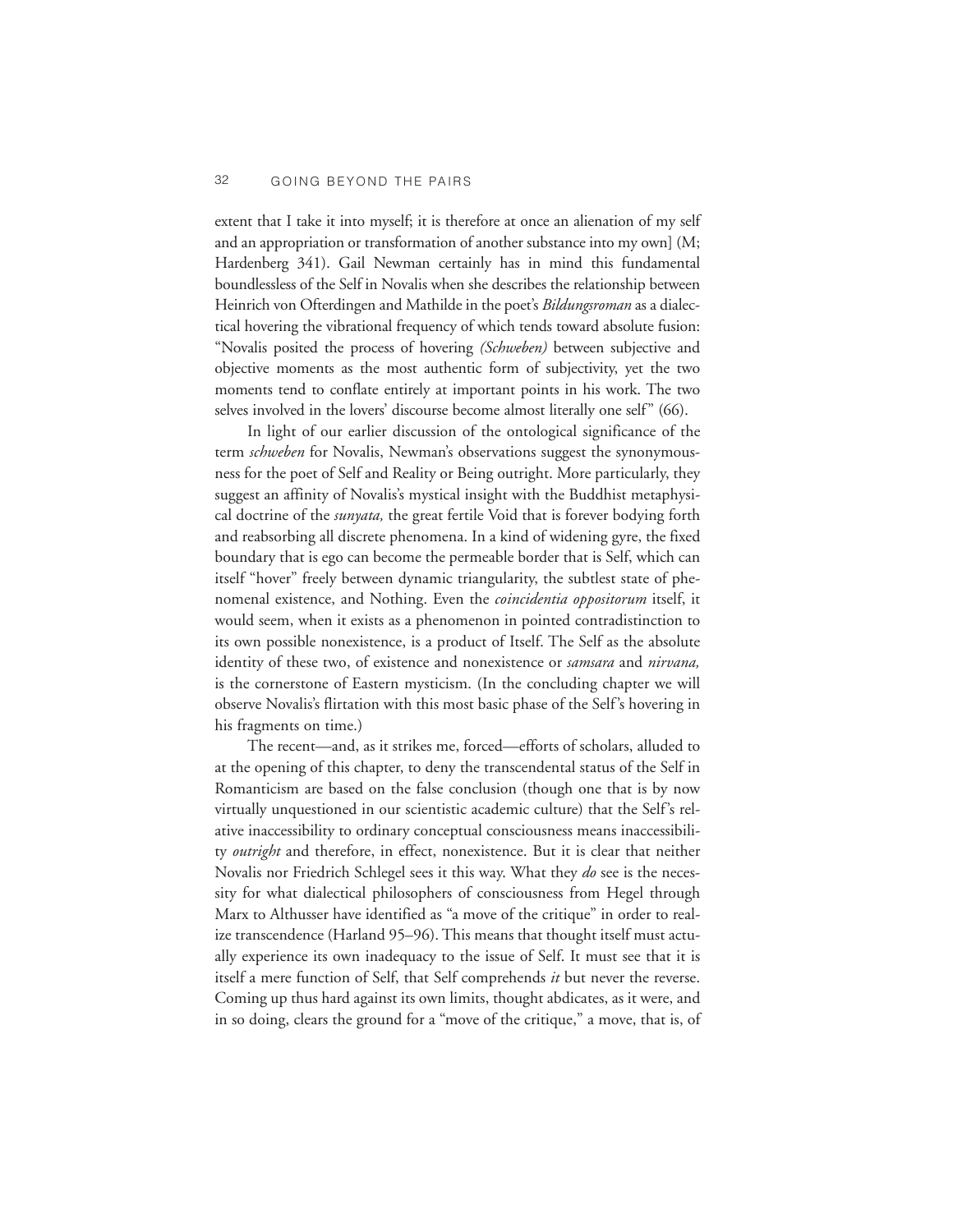consciousness, backward behind itself, so to speak, to a more comprehensive dimension, as if the eyes had suddenly jumped back to catch a glimpse of themselves. This move or leap of consciousness is the manifestation of the Self, which is both the one glimpsing and the one glimpsed, that is, the dialectical unity of subject and object. That all this occurs quite beyond the pale of logical thought, with its exclusionary unidirectional movement, has confounded the current demythologists of Romanticism who themselves cannot fathom, that is to say "think," a Self not dominated by thought.

But it is just such a "thought-free" Self (which, by the way, does not mean "vacant of thought"), realizable through an inner leap, that Novalis and Schlegel deftly imply through the occasional use of "meta" language. Novalis speaks of an "Ich seines Ichs" which he identifies with the "transzendentalen Selbst" (*Werke* 329), and Schlegel is partial to expressions such as "Philosophie der Philosophie" (87) and "poetische Poetik" (88) to suggest that the True Self functions qualitatively rather than quantitatively, that is, it inspires philosophy or poetics without necessarily "adding" to them, since all "additions" are necessarily confined within the domain of thought. Paradoxically, the Self must be free of the partial, incremental, hence, necessarily incomplete nature of thought if it is to "complete," that is, illuminate thought.

Schlegel's metalanguage also aims to suggest the Self's simultaneous transcendence of and immanence within its own conscious functions. Jaffé notwithstanding, transcendence for the Jena Romantics in no way signals aloofness or insulation from that which is transcended. *Das Ideale* is not sealed off from *das Reale* in some remote metaphysical Shangri-la. Rather, true transcendence is the freedom to *be with* the world, which is to say, with the content of one's own consciousness, whatever it may be. (Hence, Wackenroder's tragic-because-overly-sensitive musician, Josef Berglinger, is to be taken as the subject of a cautionary tale and not in any sense as an elite exemplar of true Romantic devotion to art.) This is the only way to understand Schleiermacher's famous definition of religion as "being one with the Infinite in the midst of the finite." And it is why Schlegel rejects any form of censorship on principle and does not hesitate to recommend the literary exploration of even the most repugnant of human impulses, for the blackest of hearts is always already transfigured when viewed in the light of the Self:

> If, out of psychological interest, one writes novels or reads novels, then it is quite illogical and petty to wish to avoid even the most long-drawn-out and detailed dissection of unnatural desires, ghastly torments, hair-raising infamy or disgusting sensual or spiritual decadence. (M; 94)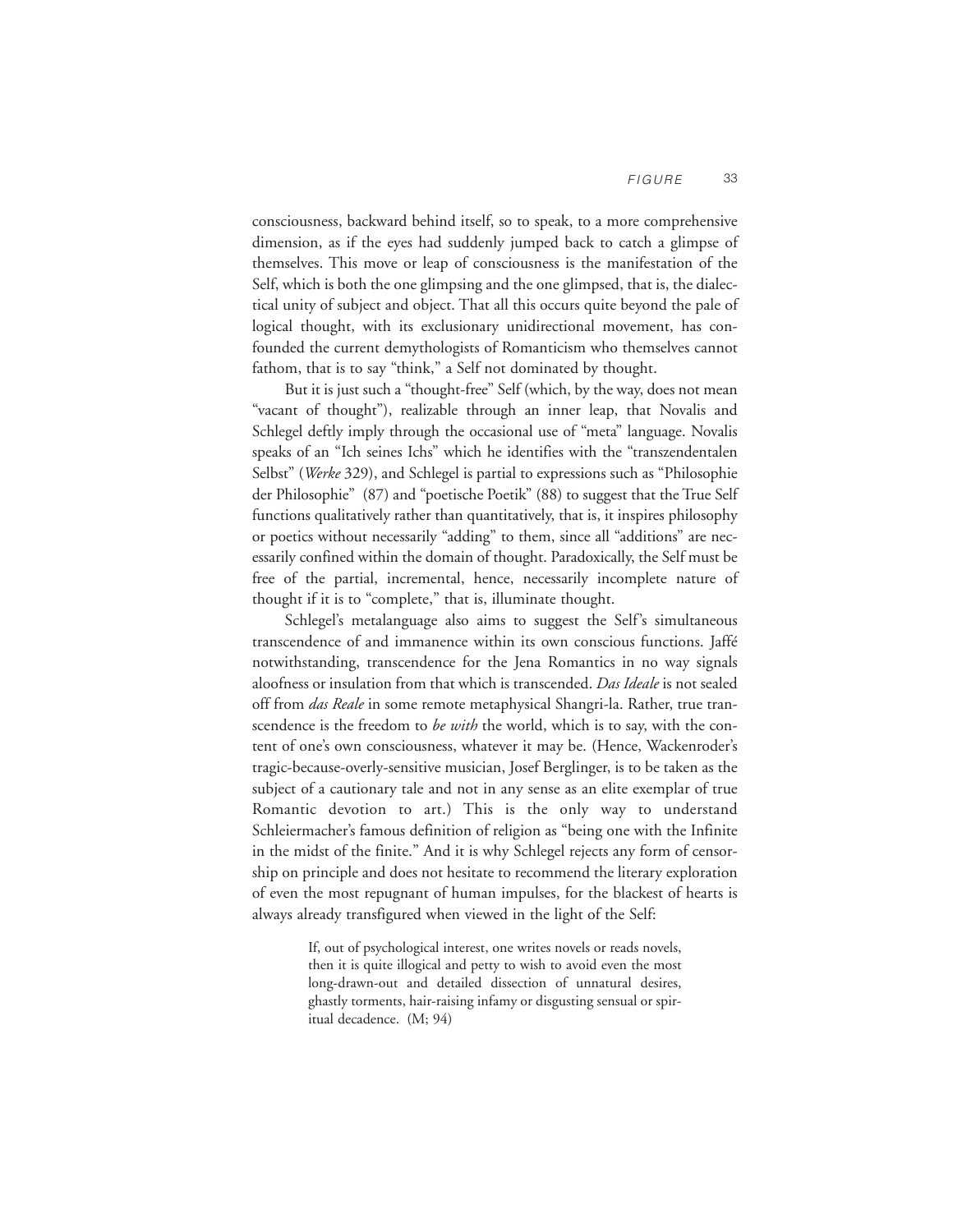Here the themes of thought and beauty touch, as we see in the Romantic Self the coalescence, not only of thought and no-thought, but also of beauty and ugliness, an aesthetic apotheosis not unlike that of Kafka's hideous sirens with their sterile wombs (symbolizing perhaps his profound ambivalence toward his "call" to writing) who could not help it "that their lament sounded so beautiful." It is precisely within the sterile womb that the most exquisite beauty may gestate. As with single terms, so too with polarities: thought/nothought, beauty/ugliness, the Romantic Self does not favor one over another (to do so would unilateralize the dialectic) but manifests itself indiscriminately, as it were, in the interstices of any pair, or pair of pairs.

The notion of the Self as coupling or marriage is, if possible, even more pervasive in Schlegel than Novalis. This becomes evident once one grasps that the myriad antinomies with which Schlegel plays in the *Athenäum* fragments are to be understood as dynamic, transparent, mutually interpenetrating phases of the illumined consciousness rather than discrete and sedentary "bookends" holding upright a linear world of volumes. Thus, *real* and *ideal, Absicht* and *Instinkt, Historiker* and *Prophet, System* and *kein System, Sympoesie,* and the "zwei befreundete Gedanken" [two befriended thoughts] that provide the alchemy for "witzige Einfälle" [flashes of wit] (89–94) are all seamless correlates of Mind, not composite spheres "out there" or "in here" (further correlates).

But *what* mind, *whose* mind, one demands. The very questions assume dichotomies (individual/collective, personal/impersonal, possessor/possessed) that are themselves categorical structures of the delusive binarist mind (again, "mechanischer Geist," in Schlegel's expression). There is for Schlegel just Mind, just Consciousness, just Self, all connoted for him in the term "organischer Geist" (102, 104), the ground-zero dialectical mind of *Genie* that infinitely supersedes its own lower "human, all too human" stages, "chemischer Geist" (wit) and "mechanischer Geist" (intellect) (102), which are by nature given to "a one-sided  $\dots$  ideal.  $\dots$  [B]ut the antitheses to these are missing" (M; 104). In the Romantic Self both thesis and antithesis are always present; indeed, each exists solely to "present" the other in an ongoing "mutual saturation of all forms and all substances" (M; 106). The delusive mind, be it *mechanisch* or even *chemisch* (an evolved intermediate consciousness enjoying occasional flashes of illumination, somewhat like a flickering lightbulb not yet firmly screwed in), exists by virtue of the repression of the antithesis (cf. Derrida's *différance*); the Enlightened Mind or Self heralds the return of the repressed, culminating in an embrace ("mutual saturation," or perhaps even deconstruction's "aporia," that luminous moment in which a text is reunited in the reader's mind with its own negation or anti-text).16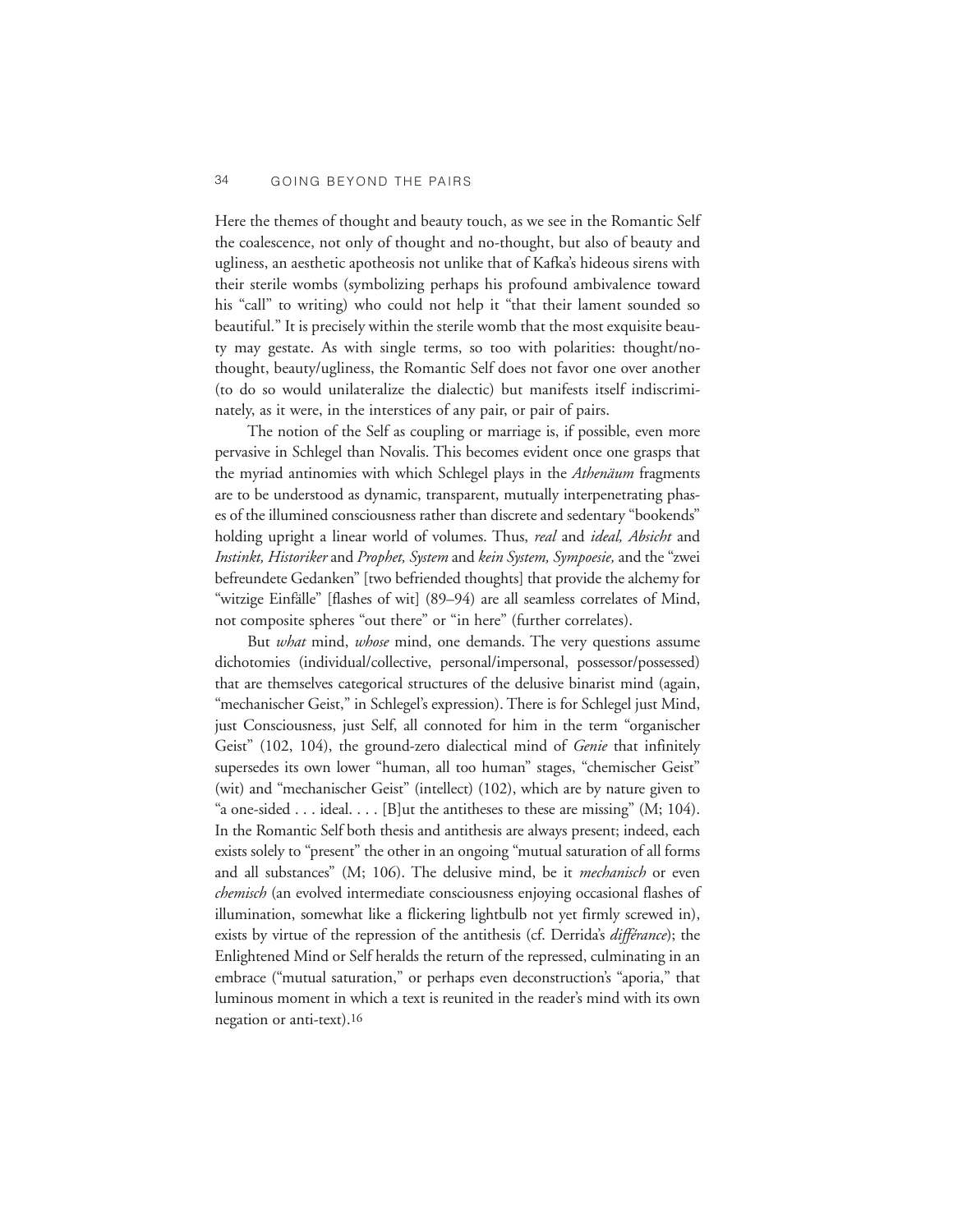It should be clear from the foregoing excursus on the Romantic Self that German Romanticism is in fundamental accord with those *Weltanschauungen,* religious or quasi-religious, that deny the validity of an autonomous individual ego, such as Buddhism with its pivotal anatmic or noself doctrine. In fact, one might view Romanticism as a link between very ancient and very modern, indeed postmodern, perspectives on the ego, historically situated as it is between Buddhism and the recent "death-of-theauthor" proclaimed by deconstruction, an intellectual-spiritual force that has probably yet to tap fully its own resources of mystical insight.17 Derrida's and de Man's insistence on regarding all foundational Western values (self, essence, truth, etc.) as decentered and their obsessive fascination with undecidability and aporia, dialectical phenomena so seemingly akin to Novalis's "hovering" and Schlegel's "mutual saturation," give one pause to wonder just how new deconstruction really is. If one object that deconstruction keeps its focus narrowly trained on the self-negating gestures of language, while the purview of Romanticism is cosmic, I would simply cite Harland's observation that "Derrida expands his theory of language into a philosophy of the world *as* language" (141). In any case, as I hope to demonstrate more fully in the concluding chapter of this book, we are far from closing our accounts with the subtle and complex relations that seem to obtain between these two heterodox Western paradigms.

# SCHOLARSHIP AS ENACTMENT OF ROMANTICISM

Once one comes to appreciate fully that for the Romantics *das Reale* and *das Ideale* are neither separate nor merely linked (both dualistic positions) but *absolutely identical,* then the scholarly debate between the traditional millenialists and the current poststructuralists over Romantic transcendence begins to take on the surreal contours of an Escher engraving: Is it black geese that are flying East or white geese that are flying West? No matter which position one takes, the counterposition is forever disturbing one's barely settled view. At some point the theoretical debate begins to wobble and soon collapses in on its own insubstantiality. In that moment the irony of ironies is realized as the debate, heretofore like all scholarly argument a quest for a "truth" or "meaning" or "understanding" not quite yet in view, is transformed into the very enactment of Romantic "hovering." In a stunning manifestation of the *coincidentia oppositorum,* the debate itself has become what it presumed to be pointing to; the signifier has become the signified. Now the debate is a